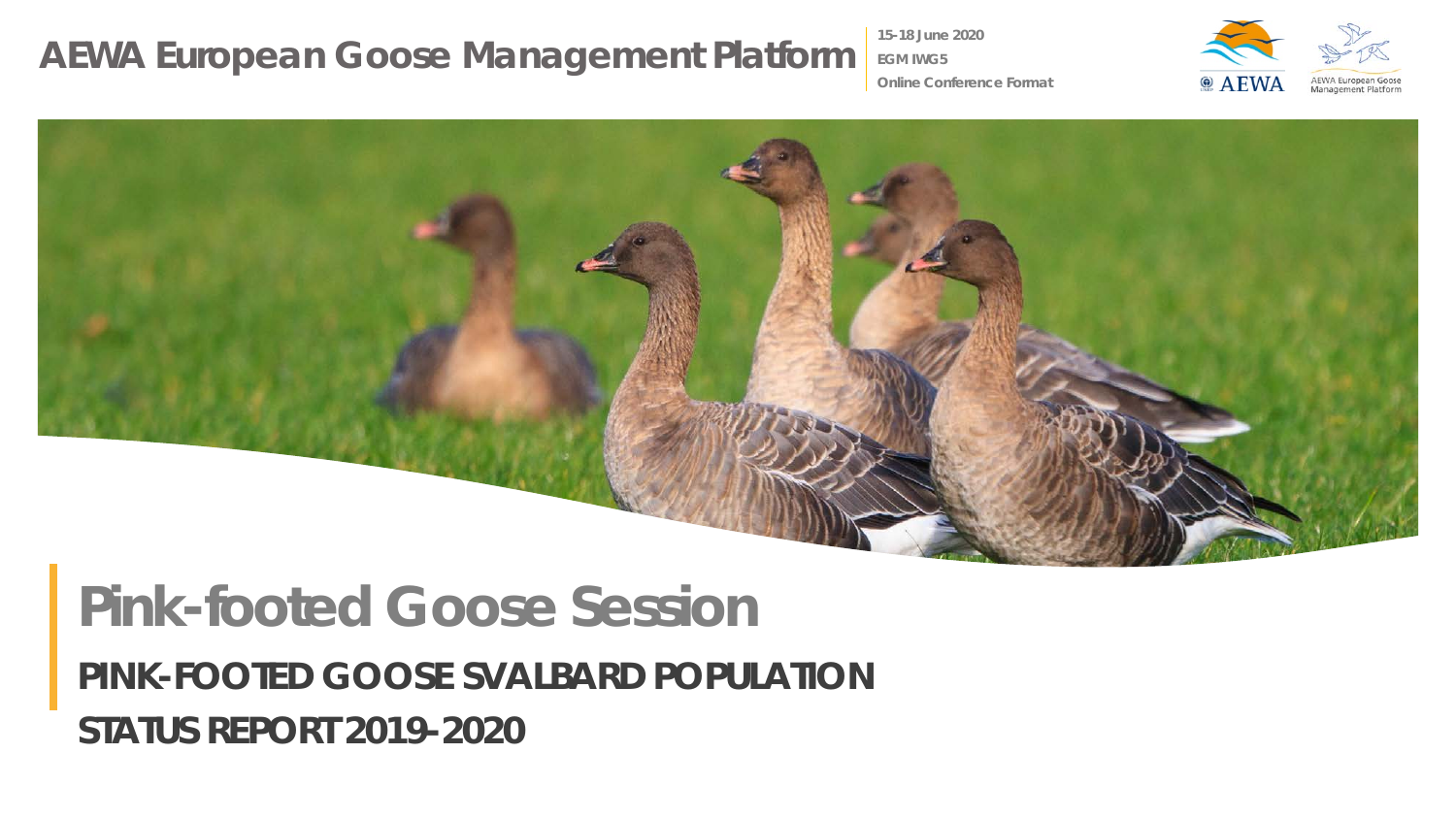**15-18 June 2020 EGM IWG5 Online Conference Format**



PfG population status report 2019/2020 AEWA/EGMIWG/5.7

## **PINK-FOOTED GOOSE SVALBARD POPULATION STATUS REPORT 2019-2020**

#### PINK-FOOTED GOOSE SVALBARD POPULATION **STATUS REPORT 2019-2020**

Report prepared by the AEWA European Goose Management Platform Data Centre

Henning Heldbjerg<sup>1</sup>, Jesper Madsen<sup>1</sup>, Ole Amstrup<sup>2</sup>, Johnny Bakken<sup>3</sup>, Thorsten T.J. Balsby<sup>1</sup>, Thomas Kjær Christensen<sup>1</sup>, Kevin K. Clausen<sup>1</sup>, Fred Cottaar<sup>4</sup>, John Frikke<sup>5</sup>, Ove Martin Gundersen<sup>6</sup>, Jørgen Peter Kjeldsen<sup>7</sup>, Kees Koffijberg<sup>8</sup>, Eckhart Kuijken<sup>9</sup>, Per Ivar Nicolaisen<sup>3</sup>, Henrik Haaning Nielsen<sup>10</sup>, Leif Nilsson<sup>11</sup>, Tore Reinsborg<sup>3</sup>, Jorma Pessa<sup>12</sup>, Paul Shimmings<sup>13</sup>, Ingunn Tombre<sup>3</sup>, Floris Verhaeghe<sup>14</sup>, Christine Verscheure<sup>9</sup>, Mark J. Westebring<sup>15</sup>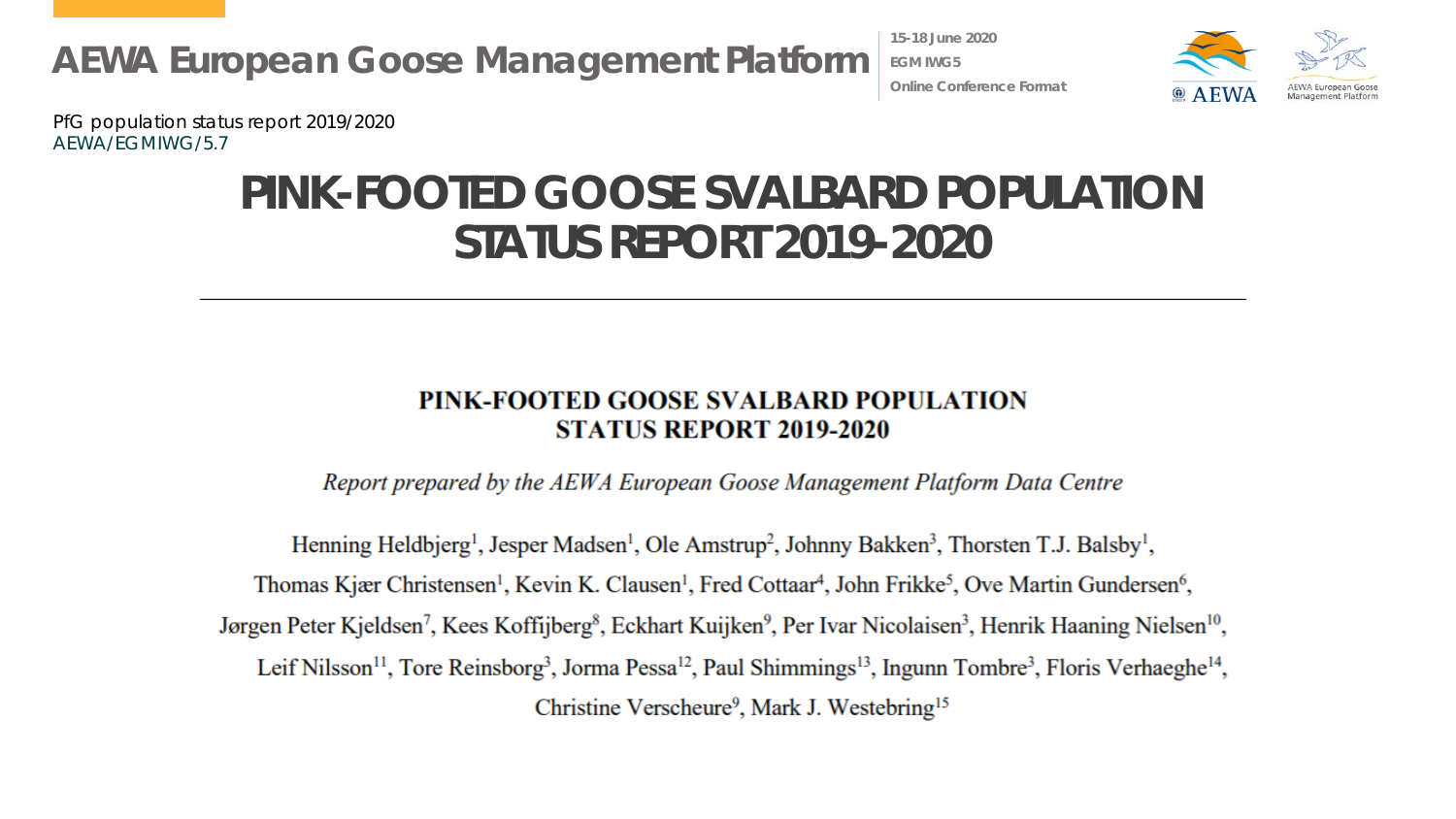$\bullet$  A EWA

PfG population status report 2019/2020 AEWA/EGMIWG/5.7

# Annual monitoring data<br>Table 1. Results of synchronized counts of Pink-footed Geese in autumn 2019 and spring 2020

Autumn total c. 82,000

- 78% in Jutland, Denmark
- 16% in Belgium

Spring total c. 63,000

- 89% in Trøndelag, Norway
- 9% in Finland **(JM)**

**15-18 June 2020 EGM IWG5**

**Online Conference Format**

| <b>Country</b>  | <b>Region</b>           | <b>Numbers</b>             |              |
|-----------------|-------------------------|----------------------------|--------------|
|                 |                         | <b>16-17 November 2019</b> | 2-3 May 2020 |
| Norway          | Trøndelag               | 440                        | 55,318       |
|                 | Vesterålen              |                            | 843          |
|                 | Southern Norway         | 151                        | 39           |
|                 | Northern Norway         |                            | 27           |
| Denmark         | Jutland                 | 64,317                     | 68           |
|                 | <b>Eastern Denmark</b>  | 88                         | 0            |
| Finland         | Oulu region             | -                          | 5,910        |
|                 | Elsewhere               |                            | 60           |
| Sweden          | Various sites           | 1,684                      | 648          |
| Germany         |                         | NA                         |              |
| The Netherlands | Friesland and elsewhere | 2,408                      |              |
| <b>Belgium</b>  | Flanders                | 12,886                     |              |
| <b>TOTAL</b>    |                         | 81,974                     | 62,913       |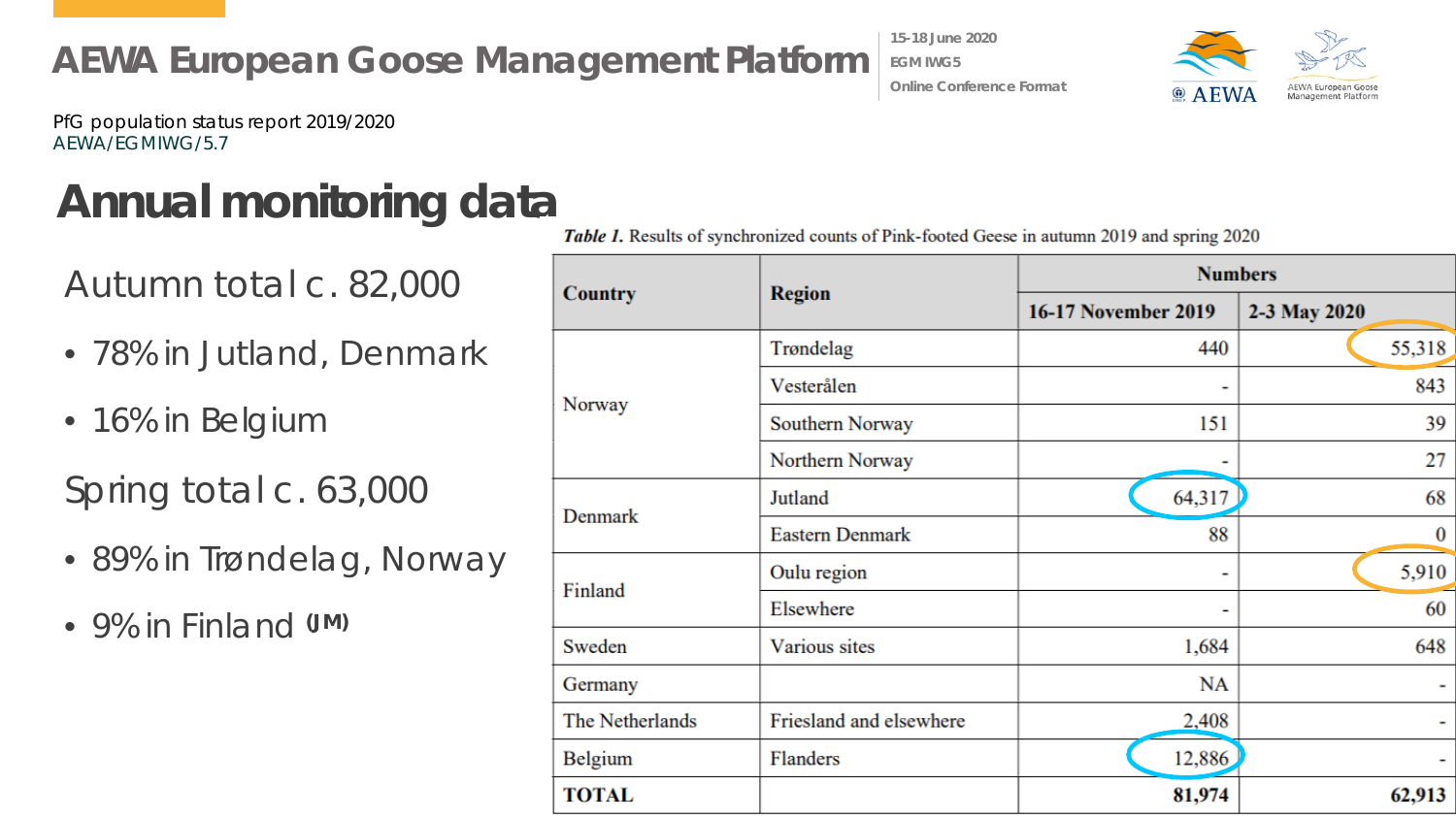

**15-18 June 2020 EGM IWG5 Online Conference Format**

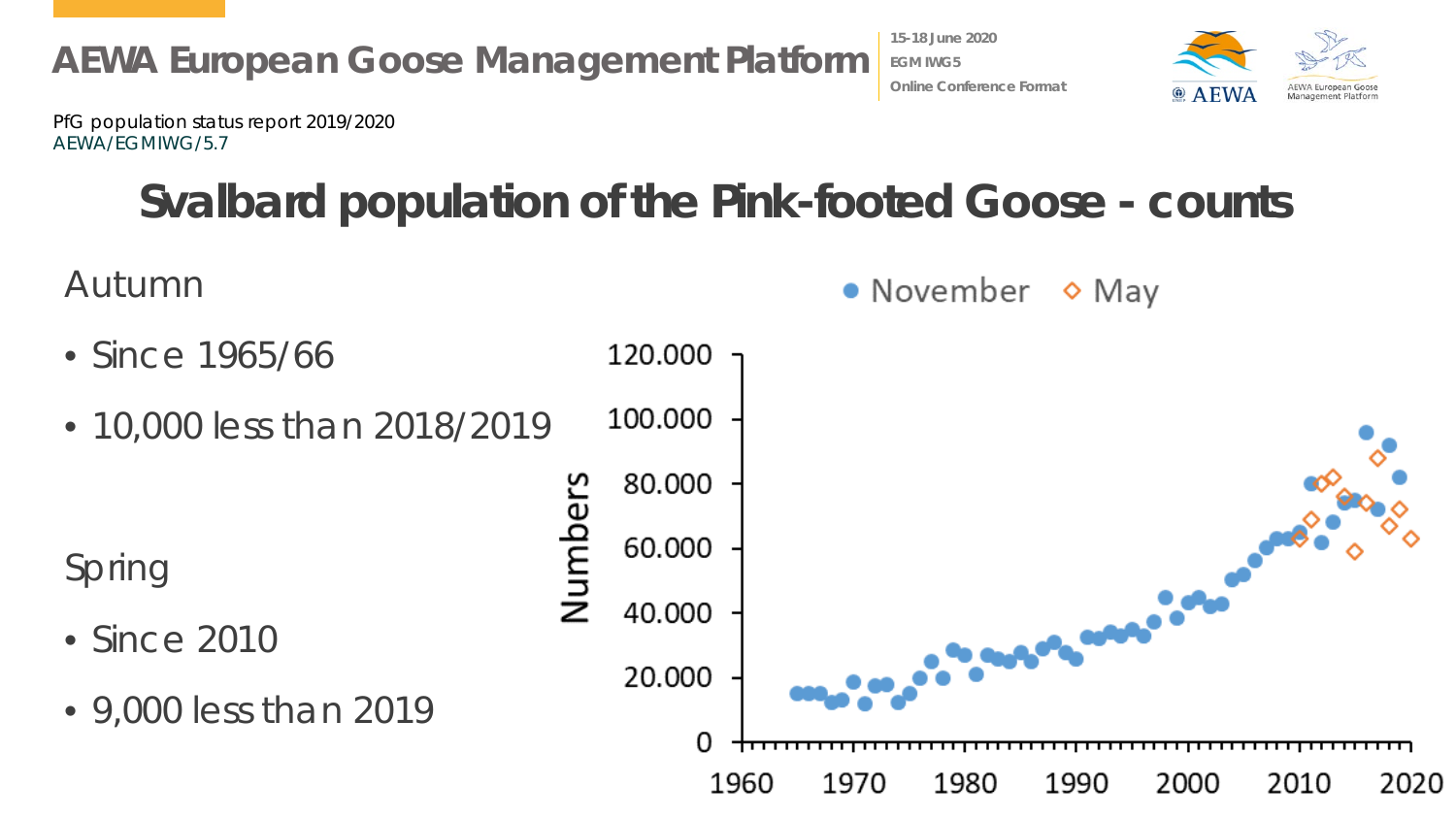

# **Alternative population estimate: capture-mark-recapture**

- Capture-mark-recapture (CMR) approach (Lincoln index) on sightings of geese marked with neckbands
- In May 2020, the estimated population size was c. 66,500 individuals
- Good match between spring counts and CMR estimates since 2012



**15-18 June 2020 EGM IWG5**

**Online Conference Format**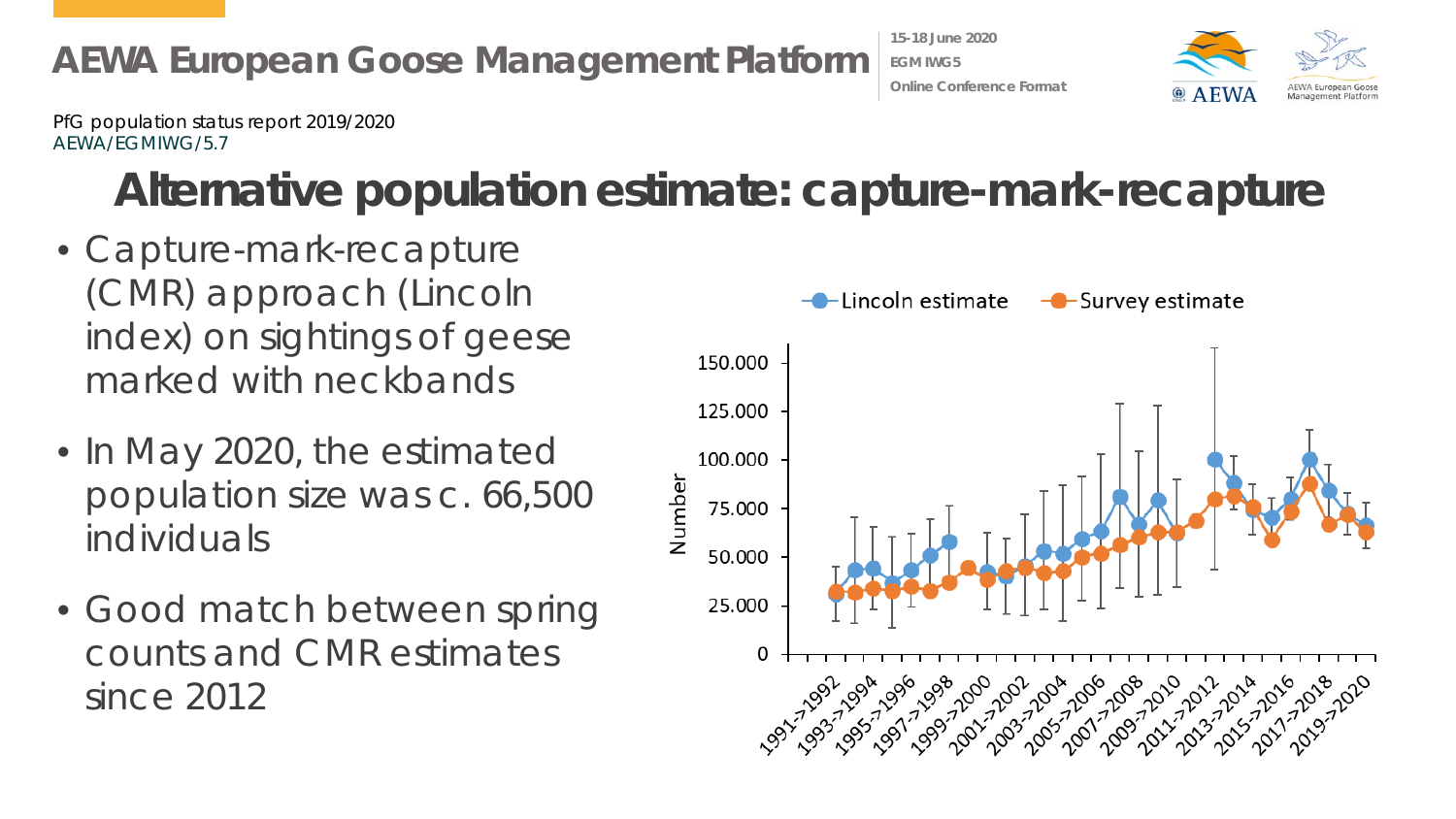

**15-18 June 2020 EGM IWG5 Online Conference Format**



PfG population status report 2019/2020 AEWA/EGMIWG/5.7

# **Alternative population estimate: Integrated population model**

- The population size is estimated at
- 80,400 in November 2019
- 68,400 in May 2020

- This is closer to the population target than it has been since 2006
- Details in Harvest Assessment Report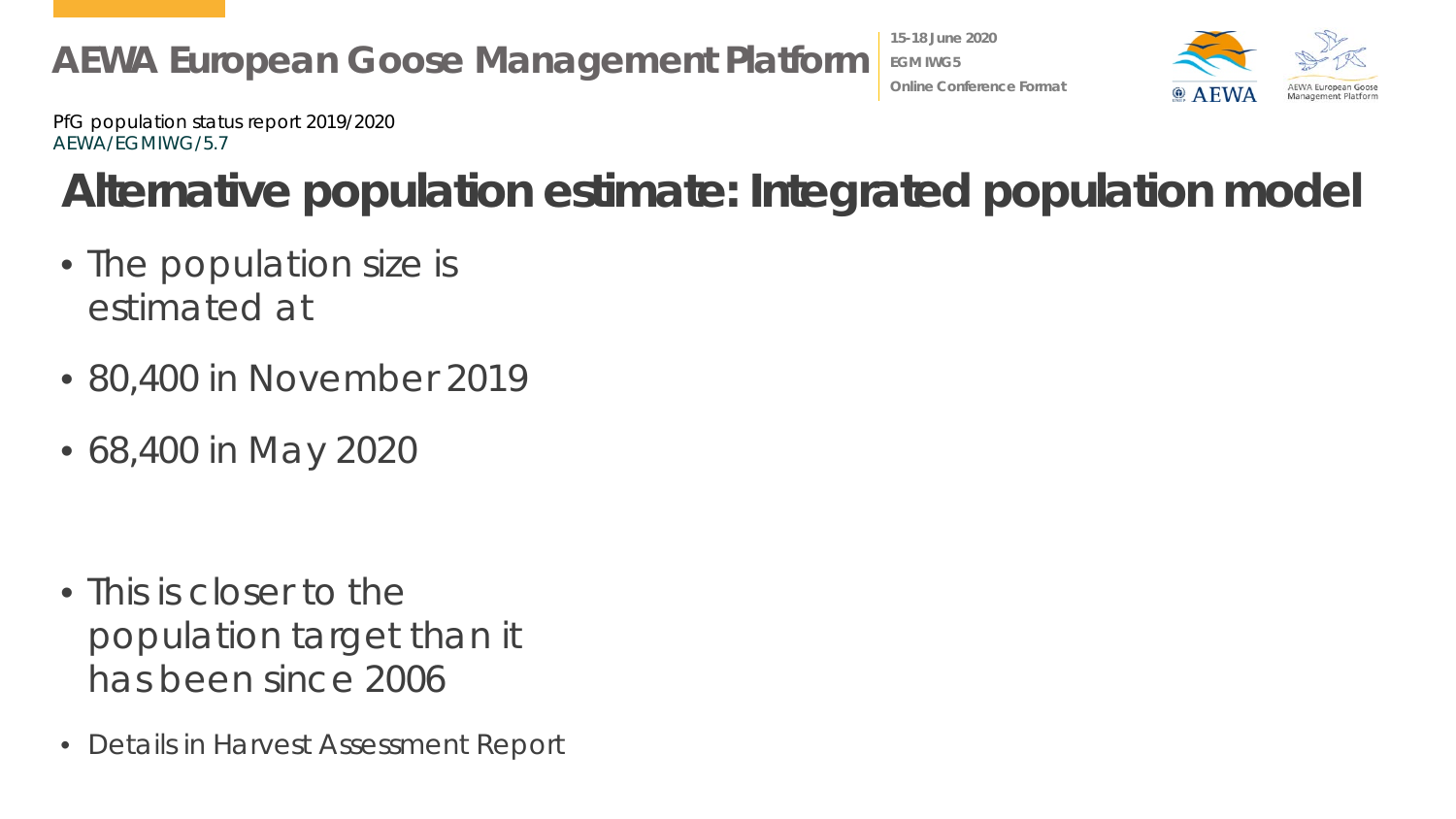**15-18 June 2020 EGM IWG5 Online Conference Format**



PfG population status report 2019/2020 AEWA/EGMIWG/5.7

# **Productivity 2019**

Low production was predicted based on the temperatures in Svalbard May 2019

The weighted estimated proportion of juveniles in autumn 2019:

- 5.9%
- Mean (1980-2019): 14.2%

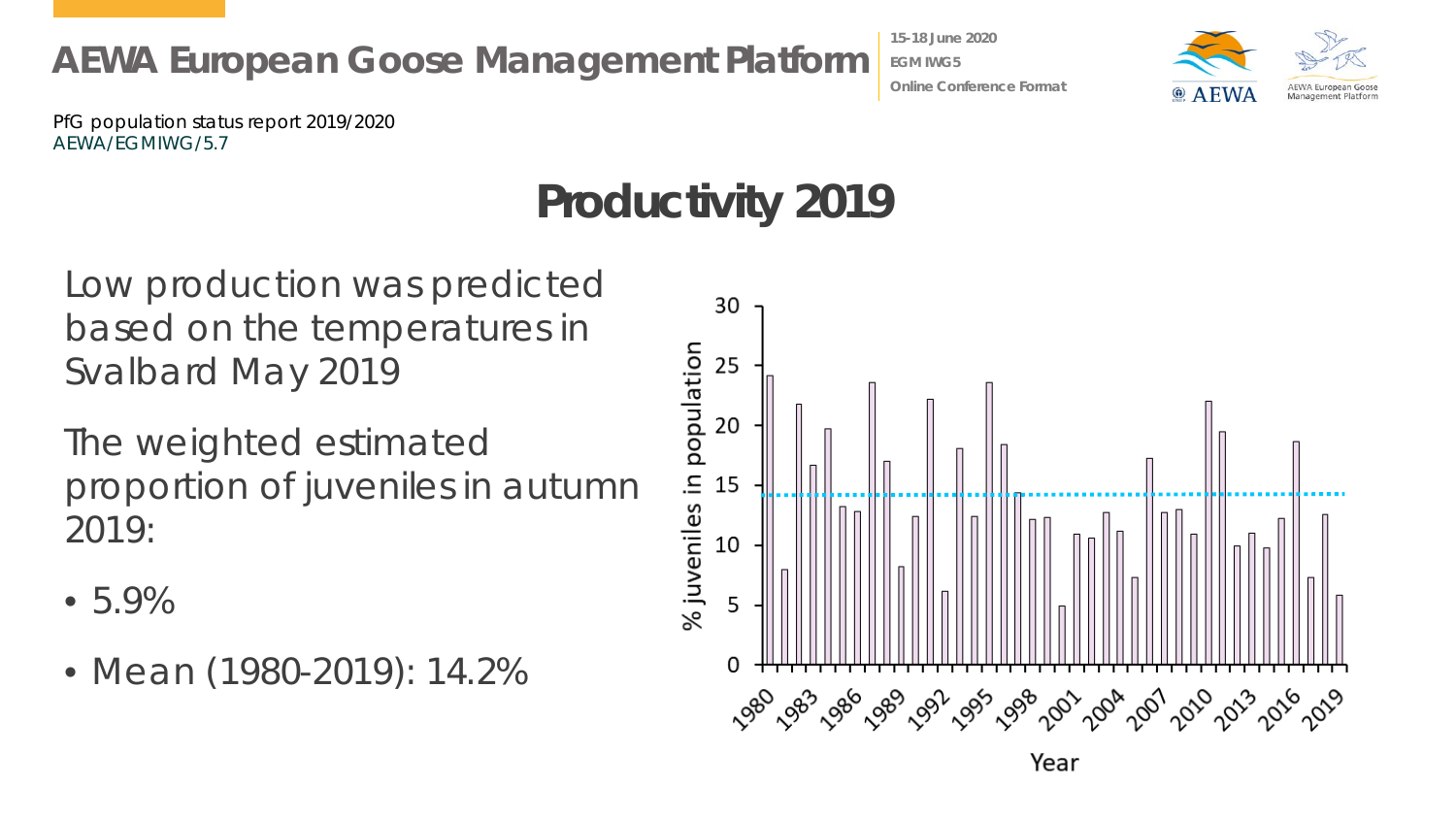**15-18 June 2020 EGM IWG5 Online Conference Format**



PfG population status report 2019/2020 AEWA/EGMIWG/5.7



## **Harvest**

- 2019/2020: 11,646 geese harvested geese in Norway and Denmark
- C. 1,500 less shot in DK than in 2018/19,
	- which can be attributed to the population decline
	- and fewer juvenile birds (which are more susceptible to hunting)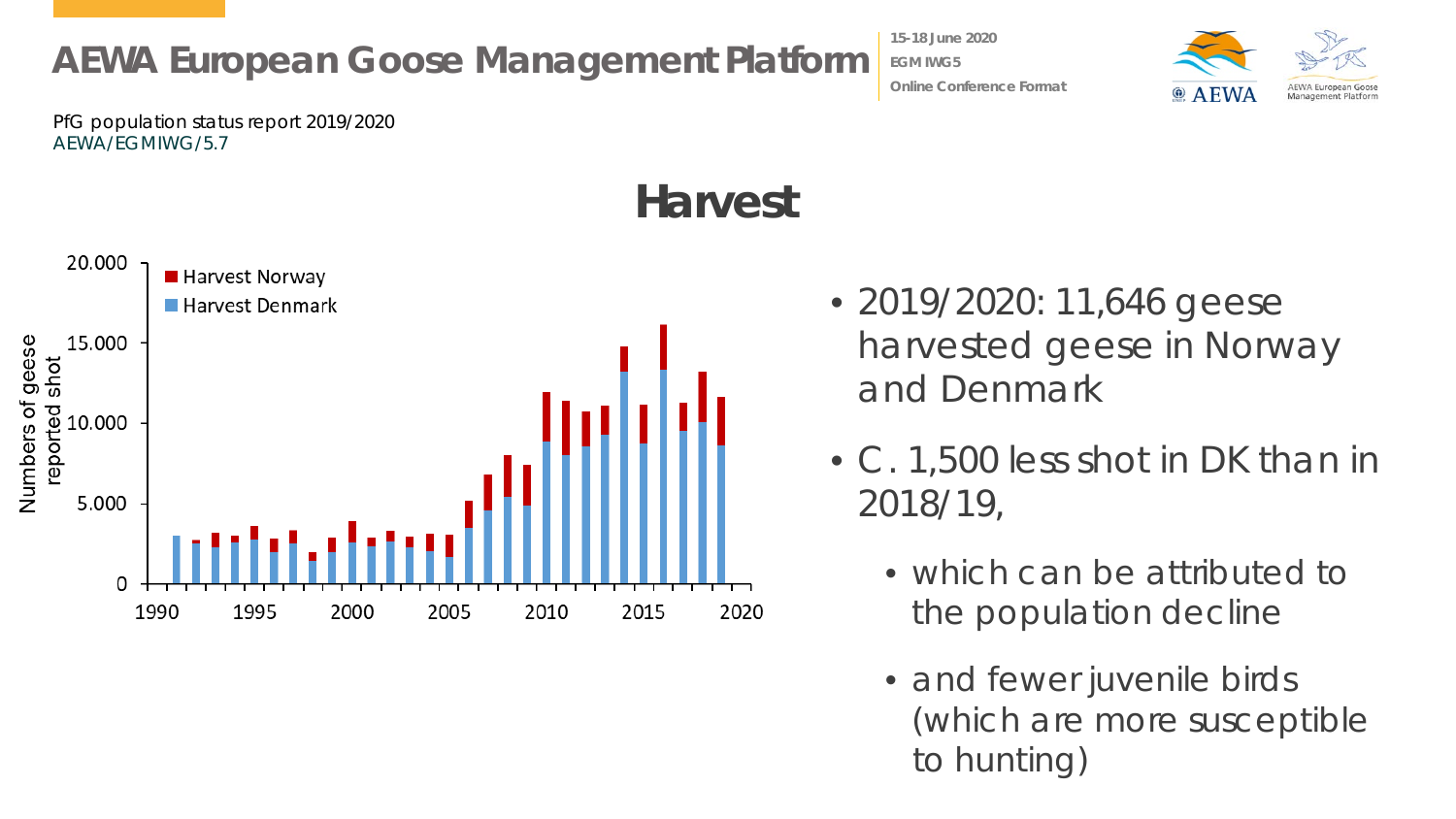

# **Pre-breeding weather conditions in Svalbard 2020**

- We use the weather conditions in May in Svalbard as a predictor of the production of young
- Number of thaw days in May is standard
- Mean May temperature is found to be useful as well
- May 2020 temperatures were above average
- We predict the 2020 breeding success to be high



**15-18 June 2020 EGM IWG5**

**Online Conference Format**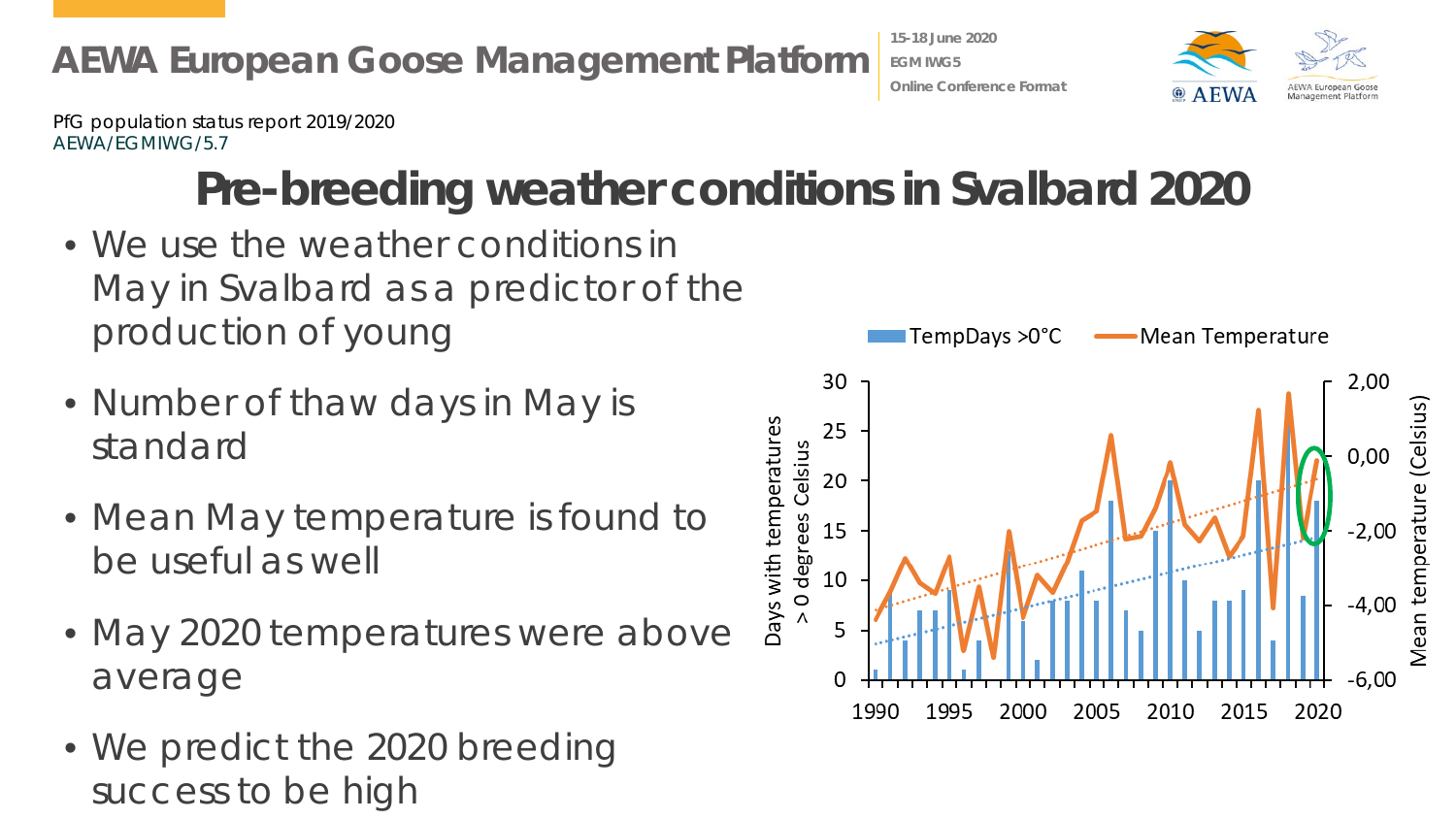

# **Acricultural damage caused by Pink-footed Geese**

**15-18 June 2020 EGM IWG5**

**Online Conference Format**

Year

• Belgium • Netherlands • Expenditures are similar to the • Norway previous years. This is in 500.000 previous years. This is in<br>accordance with the stability in the  $\frac{25}{25}$ <br>population size<br> $\frac{25}{25}$ <br> $\frac{25}{25}$ 400.000 population size300.000 200.000 100.000 0 2016 2004 2007 2010 2013 2019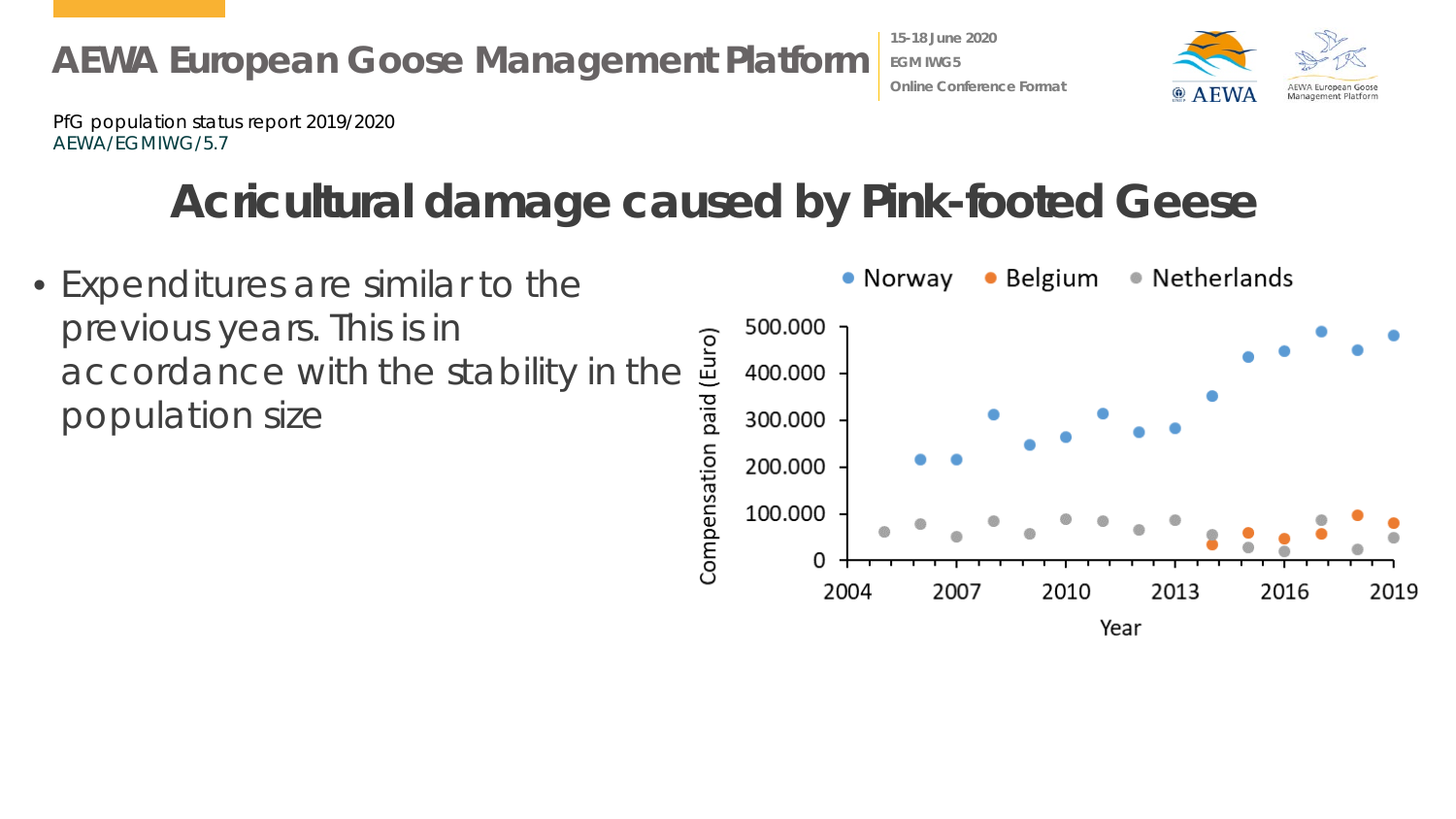



# **Population trends in Pink-footed Geese**

- The number migrating to the Netherlands during autumn has declined in recent years,
- They have extended their stay in Denmark, remaining there throughout the winter.
- In Flanders in Belgium the number has remained more stable but the foraging area increases.
- In spring, the count confirms that Trøndelag in Norway remains the key area for the population, while Vesterålen in North Norway to some extent has lost its importance.
- Oulu in Finland has it's own amazing story